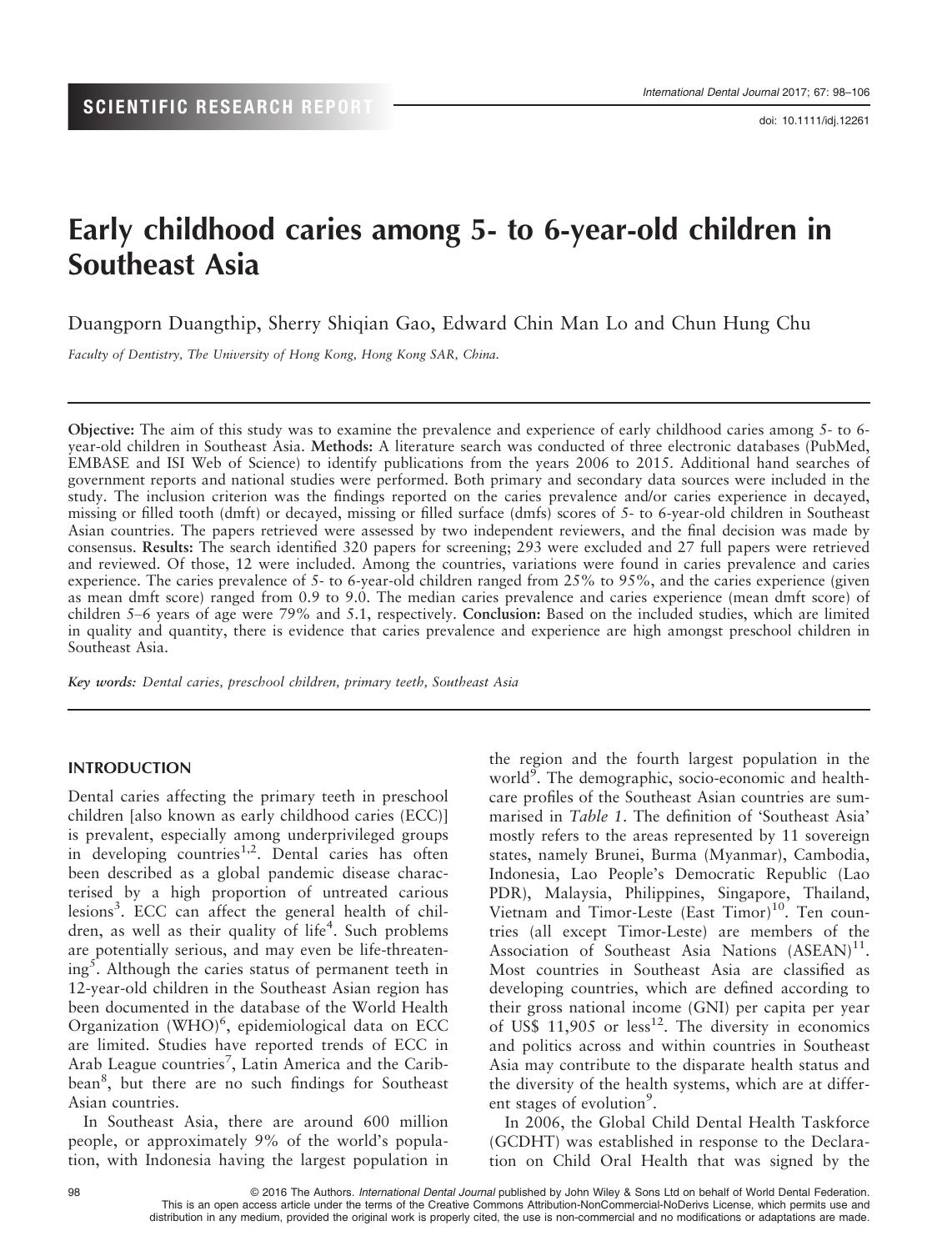| Country           | Capital name        | Land<br>(km <sup>2</sup> ) | Population  | Life<br>expectancy<br>(year) | Underweight<br>of children<br>under<br>5 years $(\% )$ | Health<br>expenditure<br>$(\%$ of GDP) | GDP per<br>capita<br>(PPP) USD | GNI per<br>capita USD <sup>53</sup> |
|-------------------|---------------------|----------------------------|-------------|------------------------------|--------------------------------------------------------|----------------------------------------|--------------------------------|-------------------------------------|
| Brunei Darussalam | Bandar Seri Begawan | 5,765                      | 430,000     | 77                           |                                                        | 2.5                                    | 73,200                         | 37,320                              |
| Cambodia          | Phnom Penh          | 181,035                    | 15,709,000  | 64                           | 29                                                     | 7.5                                    | 3,300                          | 1,020                               |
| Indonesia         | Jakarta             | 1,904,569                  | 255,994,000 | 72                           | 20                                                     | 3.1                                    | 10,600                         | 3,630                               |
| Lao PDR           | Vientiane           | 236,800                    | 6,912,000   | 64                           | 27                                                     | 2                                      | 5,000                          | 1,650                               |
| Malaysia          | Kuala Lumpur        | 329,847                    | 30,514,000  | 75                           | 13                                                     | $\overline{4}$                         | 24,700                         | 10,760                              |
| Myanmar           | Yangon              | 676,578                    | 56,320,000  | 66                           | 23                                                     | 1.8                                    | 4,700                          | 1,270                               |
| Philippines       | Manila              | 300,000                    | 100,998,000 | 69                           | 20                                                     | 4.4                                    | 7,000                          | 3,470                               |
| Singapore         | Singapore           | 697                        | 5,674,000   | 85                           | $\overline{\phantom{0}}$                               | 4.6                                    | 82,800                         | 55,150                              |
| Thailand          | Bangkok             | 513,120                    | 67,946,000  | 74                           | 9                                                      | 4.6                                    | 14,400                         | 5,370                               |
| Timor Leste       | Dili                | 14,874                     | 1,231,000   | 68                           | 45                                                     | 1.3                                    | 4,900                          | 3,120                               |
| Vietnam           | Hanoi               | 331,210                    | 94,349,000  | 73                           | 12                                                     | 6                                      | 5,600                          | 1,890                               |

Table 1 Profiles of Southeast Asian countries

Source of information: www.cia.gov $54$ .

GDP (PPP), gross domestic product (purchasing power parity); GNI, gross national income; USD, US dollars.

chief dental officers of most European countries, along with a representative from the  $WHO^{13}$ . The GCDHT aims to raise the profile of the global crisis of dental caries among disadvantaged children. In addition, global goals for oral health in 2020 have been recently established by the WHO, World Dental Federation (FDI) and the International Association of Dental Research  $(IADR)^{14}$ . A summary of epidemiological data for oral diseases is required to determine risks to populations, respond with prevention and intervention, and plan for the future. Small epidemiological surveys carried out in Cambodia  $(2003-2007)^{15}$  and in Lao PDR  $(2010)^{16}$  indicate that the prevalence of ECC is very high. Because the cultural and social contexts of the health system in Southeast Asia are unique, up-to-date oral health data from the region are needed in order to develop effective oral health programmes that are suitable for the needs of Southeast Asian populations. This study aimed to summarise the updated data about the caries prevalence and severity of ECC of 5- to 6-year-old children in Southeast Asia. The term 'ECC' in the present study was defined as the presence of one or more decayed cavitated lesions or missing (as a result of caries) or filled tooth surfaces in any primary tooth in a child 5–6 years of age.

#### MATERIALS AND METHODS

# Search strategy

Identification of studies to be considered for inclusion was based on a systematic search of three common electronic databases (PubMed, EMBASE and ISI Web of Science). The keywords and MeSH headings were combined using three main concepts: Dental caries [MeSH Terms] AND Children [MeSH Terms] AND Southeast Asia [MeSH Terms] OR Thailand [MeSH Terms] OR Cambodia [MeSH Terms] OR Vietnam [MeSH Terms] OR Indonesia [MeSH Terms] OR Malaysia [MeSH Terms] OR Singapore [MeSH Terms] OR Philippines [MeSH Terms] OR Brunei [MeSH Terms] OR Myanmar [MeSH Terms] OR 'Lao PDR' OR 'Laos' OR East Timor [MeSH Terms]. The search was restricted to reports written in English. Data from secondary sources, such as government reports, conference proceedings and statistics, accessed through the websites of national institutes, were searched. Additional records were identified by contacting the delegates of the Southeast Asian delegates in the South East Association for Dental Education (SEAADE). Inclusion and exclusion criteria were applied by examining the title and abstract. Lists of eligible references were manually searched.

# Study selection

Publications were included if they fulfilled the following inclusion criteria:

- Cross-sectional studies or prospective cohort studies
- Primary or secondary data analyses
- Papers published from 2006–2015
- Examination of children, 5–6 years of age, in Southeast Asian countries
- Reporting caries prevalence and/or caries experience of primary teeth. Caries prevalence was expressed as a percentage of the child population affected by dental caries, whereas caries experience of primary teeth was expressed as mean decayed, missing and filled teeth or tooth surfaces (dmft and/or dmfs score).

The literature searches of the three common electronic databases were performed independently by two reviewers (D.D. and S.S.G.). Titles and abstracts of the publications were identified for eligibility. Papers were excluded if a group of samples was not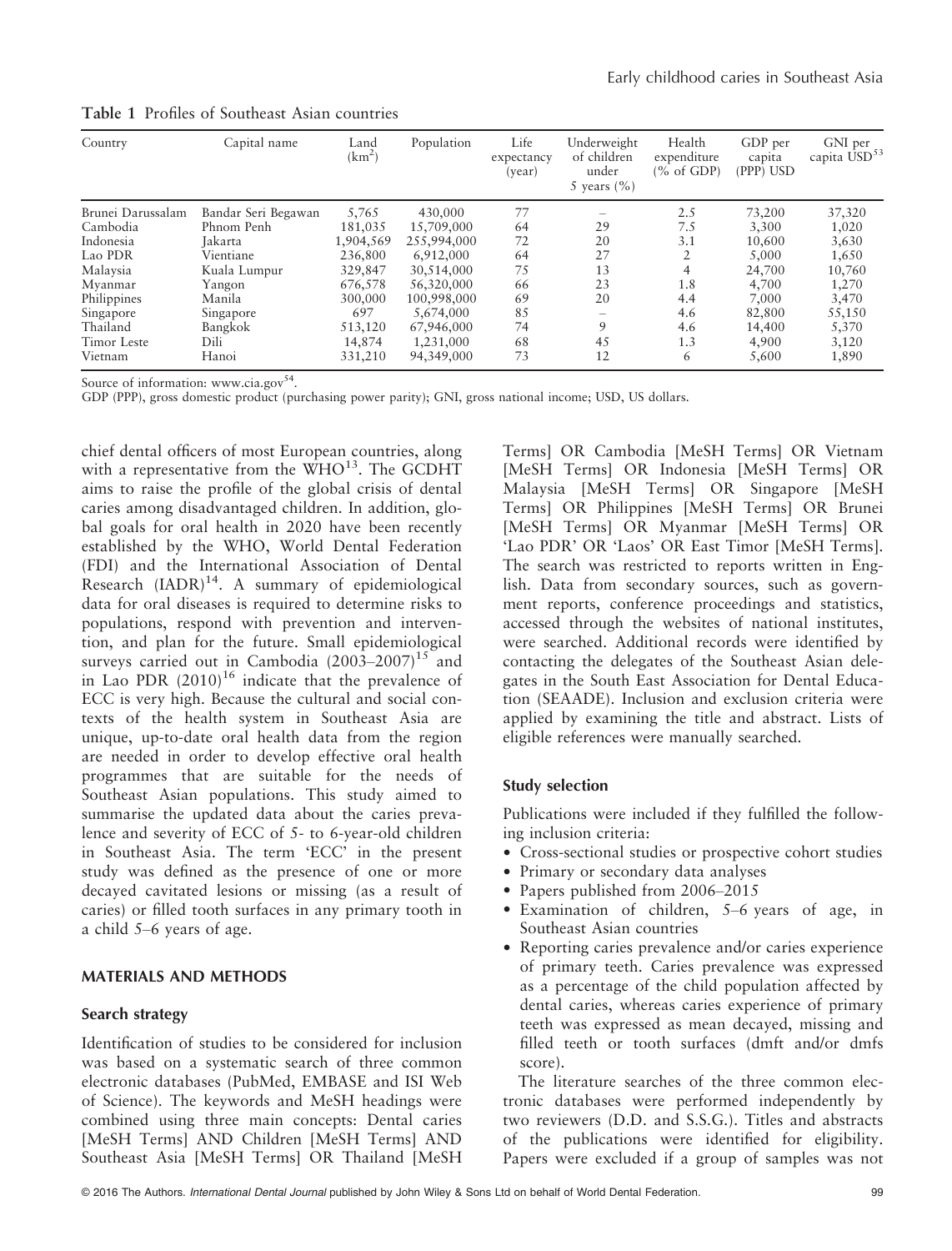Duangthip et al.



Figure 1. Flow diagram for identification, screening and study selection.

reasonably representative of the general population of children, such as groups of disabled children. Data of randomised controlled clinical trials were excluded. Where doubts existed over the inclusion of a study based on the title or abstract, the full paper was retrieved. For example, if the abstract reported a wide range of participant ages, the full text of this article was retrieved and then checked for available data (children 5 and 6 years of age) for subgroup analysis. Duplicated reports or studies using the same data were excluded.

In addition, the references of the included studies considered eligible were searched manually in order to find other relevant studies in the final analysis. A summary of each record was made according to: (i) countries; (ii) sources of information (year of publication); (iii) area/detail of study; (iv) year of survey; (v) sampling method; (vi) caries diagnostic criteria; (vii) sample size; (viii) age of participants; (ix) caries prevalence (expressed in per cent); and (x) mean dmft score.

#### RESULTS

A total of 545 publications were found in the literature search of the three databases (PubMed, EMBASE and ISI Web of Science). Nine additional records from conference proceedings were identified. From this, 320 de-duplicated records were screened manually on the basis of the title, keywords and abstract. Among these, 293 did not meet the inclusion criteria, such as reporting only caries status in permanent teeth, being published in earlier years and assessing the oral health of children with disabilities. Consequently, 27 full papers were retrieved and reviewed. No cross-referencing studies were found. Of these 27 papers, 15 were excluded, the majority because of the ages of the children studied and repeated data. The remaining 12 publications were included in the present study. A flow chart of identification and study selection is shown in Figure 1.

The details contained in the included studies on the caries status of primary teeth in preschool children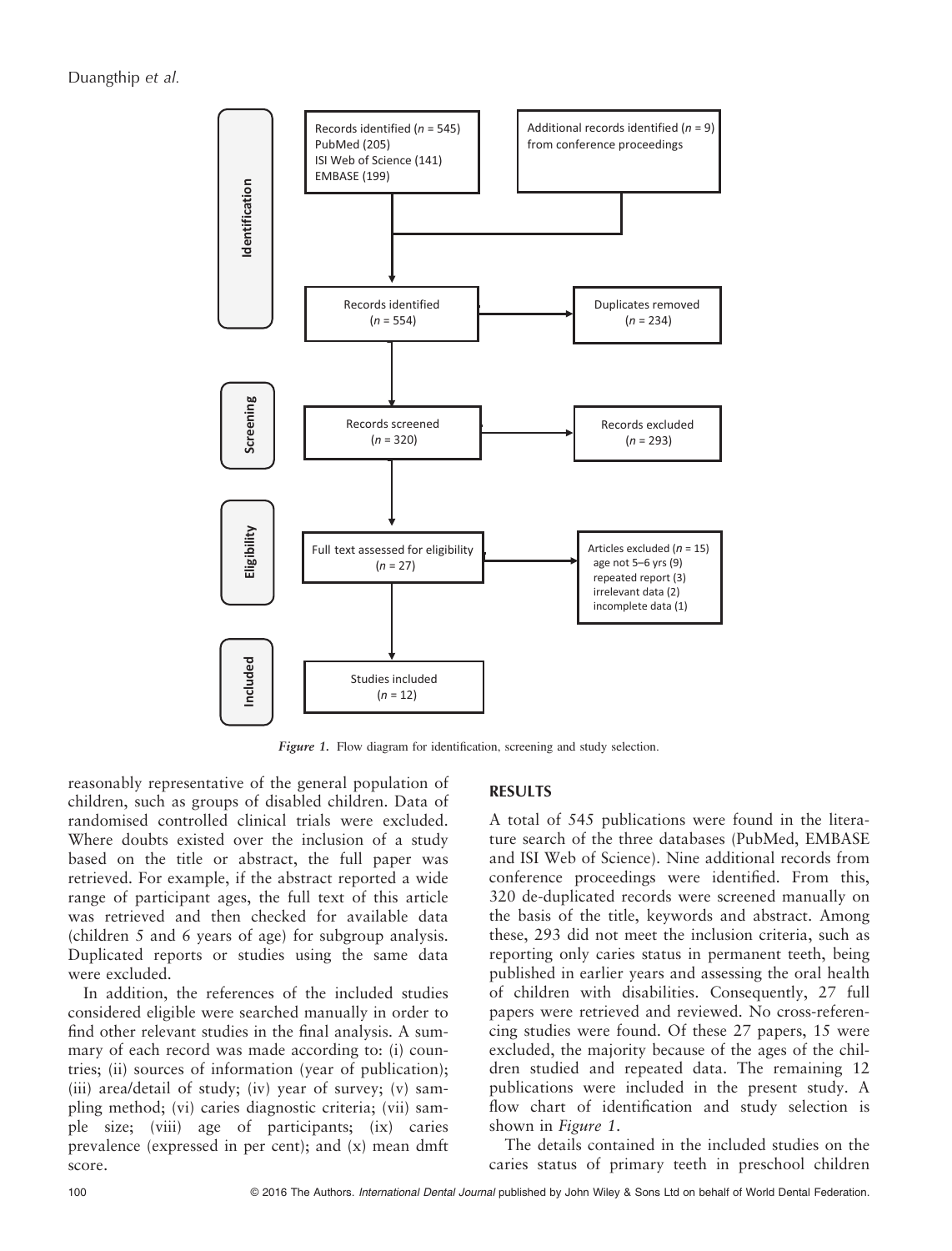are summarised in Table 2. Of the 12 studies included, only four (33%) were primary data analy $ses^{15,17-19}$ . Regarding the data from secondary sources, data of national oral health surveys on preschool children were found for five countries, namely Malaysia, Thailand, Philippines, Lao PDR and Cambodia. All included studies reported both caries prevalence and experience (dmft score). Most (92%) of the included studies indicated the year of the survey. Regarding the type of study, all were cross-sectional. Of 12 studies, only four (33%) described the sampling methods and caries diagnostic criteria<sup>15,17-</sup> 19.

Within the included studies published in 2006– 2015, there was a wide range of caries prevalence  $(25-95%)$  and caries experience (dmft score = 0.9– 9.0) in 5- to 6-year-old children in Southeast Asia; for the same age group, the median caries prevalence was 79% and caries experience (in dmft) was 5.1. In Singapore and Brunei, caries prevalence and caries experience (expressed as mean dmft score) of preschool children in Brunei and Singapore were lower than those of other countries in the region, while preschool children in the Philippines, Lao PDR and Cambodia had very high caries prevalence (>85%). The distribution of up-to-date-caries prevalence (%) and caries experience (mean dmft score) in 5- to 6-year-old children in Southeast Asian countries in 2006–2015 are shown in Figure 2.

- Singapore: Caries prevalence was 49%. Caries experience in mean dmft and dmfs scores were 2.0 and 4.4, respectively<sup>17</sup>. Approximately 90% of the affected teeth were decayed teeth. A skewed distribution of dental caries was found
- Brunei Darussalam: Only one review was found<sup>20</sup>. It reported a decline in caries prevalence in 5-yearold children from 89% in 1999 to 59% in 2012, and the mean dmft scores decreased from 7.0 to 3.9
- Malaysia: There was a national oral health survey on 6-year-old children in 200721. Caries prevalence decreased from 81% in 1997 to 75% in 2007. Overall, the mean dmft score was 3.9 in 2007. The 'filling' component (0.5) remained quite low, indicating a treatment need in relation to the high 'decay' component (3.2) in young children in Malaysia
- Myanmar: There was no report on the national oral health survey. However, there were oral health surveys sponsored by an international organisation (Asia Oral Health Promotion Fund) in collaboration with the Myanmar Dental Association. Caries prevalence varied between 25% and 75%, with the mean dmft scores ranging between 0.9 and  $4.6^{18,22}$
- Thailand: National oral health surveys are conducted regularly (about every 5 years)<sup>23</sup>. The latest national survey, in 2012, showed that 79% of 5-

|                   | Table 2 Caries prevalence and caries experience in     |                                                                                                                                                                                |                                | primary teeth of 5- to 6-year-old children in Southeast Asia |                                |                                |          |                              |                   |
|-------------------|--------------------------------------------------------|--------------------------------------------------------------------------------------------------------------------------------------------------------------------------------|--------------------------------|--------------------------------------------------------------|--------------------------------|--------------------------------|----------|------------------------------|-------------------|
| Country           | Authors/year                                           | Area/details of study                                                                                                                                                          | Year of survey                 | Sampling method                                              | Diagnostic<br>criteria         | Sample<br>size                 | Age/year | % Caries                     | dmft(SD)          |
| Brunei Darussalam | Hua <sup>20</sup>                                      | Schools                                                                                                                                                                        | 2012                           |                                                              | $\begin{array}{c} \end{array}$ | I                              |          |                              | 3.9<br>9.0        |
| Cambodia          | Souen et al. <sup>28</sup><br>Chu et al. <sup>15</sup> | National Oral Health Survey<br>Rural areas                                                                                                                                     | 2003–2007<br>2011              | Convenience sample                                           | <b>WHO</b>                     | 120<br>L                       | $5 - 6$  | 93                           | 7.9(5.2)          |
| Indonesia         |                                                        |                                                                                                                                                                                |                                |                                                              |                                |                                |          | I                            |                   |
| Lao PDR           | Phommavongsa &<br>Senesombath <sup>27</sup>            | National Oral Health Survey                                                                                                                                                    | 2010                           |                                                              | $\overline{\phantom{a}}$       |                                | $\circ$  | 89                           | 8.0               |
|                   |                                                        |                                                                                                                                                                                |                                |                                                              |                                |                                |          |                              |                   |
| Malaysia          | Khairiyah et al. <sup>21</sup>                         | National Oral Health Survey                                                                                                                                                    | 2007                           |                                                              |                                |                                |          |                              | 3.9               |
| Myanmar           | Chu et $al$ . <sup>18</sup>                            | Rural areas                                                                                                                                                                    | 2009                           | Convenience sample                                           | <b>WHO</b>                     | 95                             |          | 25                           | 0.9(2.3)          |
|                   | $\mathrm{San}^{22}$                                    | City areas                                                                                                                                                                     | 2006–2007                      |                                                              | $\begin{array}{c} \end{array}$ | 1,571                          |          |                              |                   |
| Philippines       | Centeno <sup>26</sup>                                  | National Oral Health survey                                                                                                                                                    | 2011                           |                                                              |                                | 586                            |          | 88                           | $4.6$<br>5.6      |
| Singapore         | Gao et al. $^{17}$                                     | Singapore<br>Kindergartens in                                                                                                                                                  | 2005                           | Stratified cluster                                           | <b>WHO</b>                     | 697                            | $5 - 6$  | 49                           | 2.0(3.1)          |
|                   |                                                        |                                                                                                                                                                                |                                | random sample                                                |                                |                                |          |                              |                   |
| Thailand          | Krisdapong et al. <sup>19</sup>                        | Bangkok                                                                                                                                                                        | $\begin{array}{c} \end{array}$ | Stratified cluster                                           | <b>WHO</b>                     | 503                            | $5 - 6$  | 79                           | 6.2(5.2)          |
|                   | Jienmaneechotechai<br>$et$ al. <sup>23</sup>           | National Oral Health Survey                                                                                                                                                    | 2012                           | random sample                                                | I                              | I                              | $5 - 6$  | 79                           | 4.4               |
| Timor-Leste       |                                                        |                                                                                                                                                                                |                                |                                                              | I                              | L                              |          |                              |                   |
| Vietnam           | Hai & Khanh <sup>25</sup>                              | Hanoi and Lao Cai                                                                                                                                                              | 2007                           | $\mathop{\mathbb{I}}$                                        | $\begin{array}{c} \end{array}$ | 75                             | $\circ$  |                              |                   |
|                   |                                                        | Fluoridated <sup>A</sup> and non-fluoridated <sup>B</sup>                                                                                                                      | 2010                           | $\mathcal{A}$                                                | $\mathcal{A}$                  | $\begin{array}{c} \end{array}$ | $\sim$   | $95$<br>$62^{4}$<br>$84^{8}$ | $6.348$<br>$6.88$ |
|                   |                                                        | Minh<br>areas in Ho Chi                                                                                                                                                        |                                |                                                              |                                |                                |          |                              |                   |
|                   |                                                        | A, Fluoridated area; B, Non-fluoridated area; dmft, decayed, missing and filled teeth index for the primary dentition; SD, standard deviation; WHO, World Health Organisation. |                                |                                                              |                                |                                |          |                              |                   |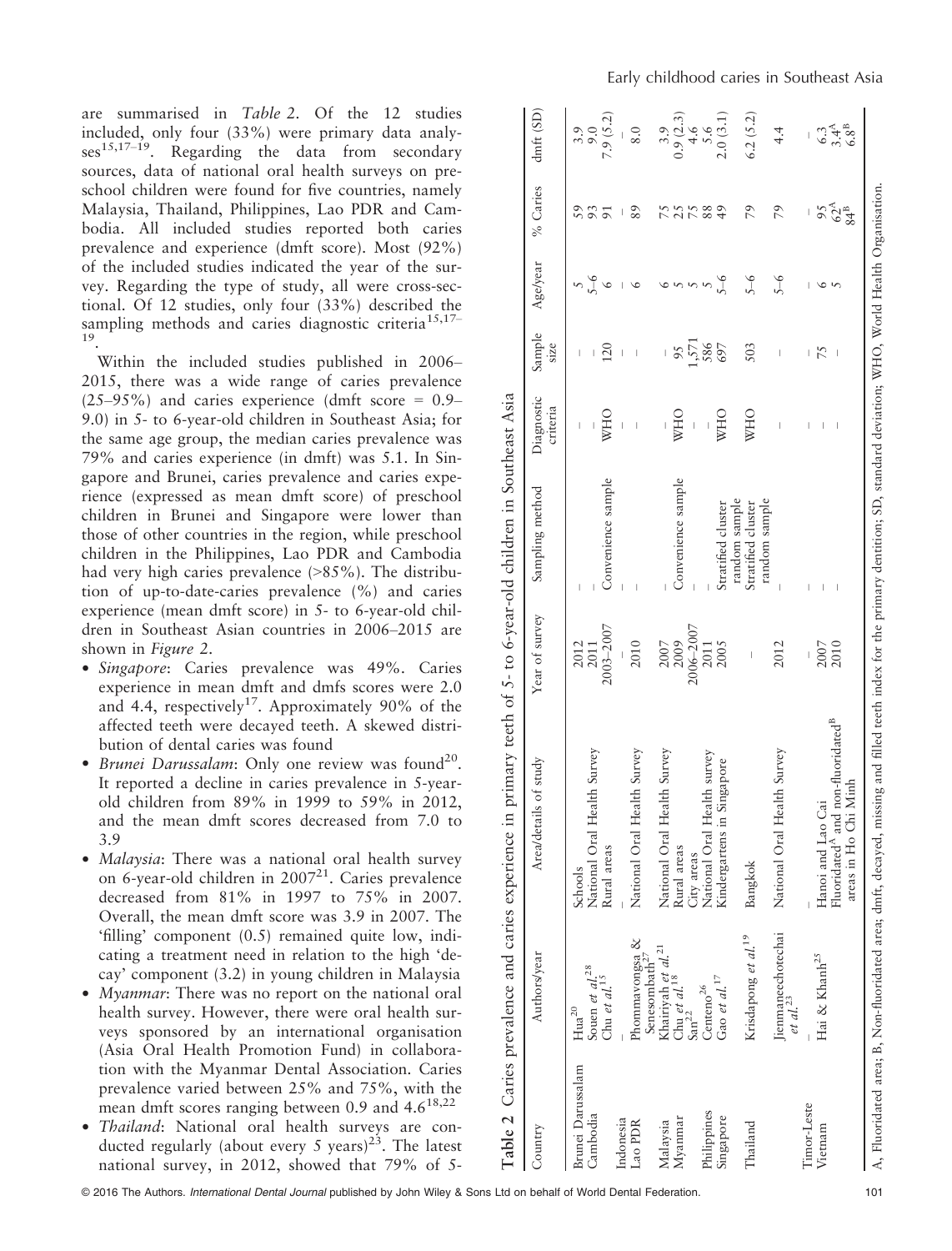

Figure 2. Caries prevalence (%) and caries experience [decayed, missing and filled teeth (dmft) index] of primary teeth in children 5–6 years of age in Southeast Asia in 2006–2015.

year-old children had dental caries experience. Another study by Krisdapong *et al.*<sup>19</sup> reported similar findings. Overall, dental caries was highly prevalent, with themean dmft score ranging from 4.4 to 6.2

- Vietnam: The national oral health survey published in  $2011^{24}$  was excluded as participants were older than 6 years of age. Only one review reported the caries status of preschool children in some provinces<sup>25</sup>. In Ho Chi Minh City, the caries prevalence of 5- to 6-year-old children in a nonfluoridated area was higher (84%) than that in a fluoridated area (63%). In Hanoi and Lao Cai provinces, caries prevalence was very high (95%), with a mean dmft score of 6.3
- *Philippines:* A review of the national oral health survey in 2011 indicated that caries prevalence (88%) was high amongst 5-year-old children, with a mean dmft score of 5.6<sup>26</sup>
- Lao PDR: Results of the national oral health survey in 2010 reported high caries prevalence (89%), and the mean dmft score was  $8.0^{27}$
- *Cambodia*: Two studies were identified in the literature search. Caries prevalence in both studies was

over 90%, and the mean dmft scores of 5-year-old children ranged between 7.9 and  $9.0^{15,28}$ . Very few primary teeth had been restored or extracted in Cambodia

• Indonesia and Timor-Leste: No studies conducted on children 5–6 years of age were found.

# **DISCUSSION**

This systematic review demonstrates a paucity of up-to-date data on the prevalence and severity of ECC in Southeast Asian countries in the last 10 years. Based on the data available and its limitations, the present review demonstrates high caries prevalence with a high level of caries severity (dmft score) for ECC in Southeast Asia. Compared with other countries in Asia, the prevalence of ECC in Southeast Asia was more likely to be higher than that in Hong Kong  $(51\%)^{29}$ , China  $(66\%)^{30}$  and India  $(54\%)^{31}$ . When comparing the prevalence of ECC in developed countries, studies in Southeast Asia reported a much higher prevalence of ECC than those in developed countries, such as the USA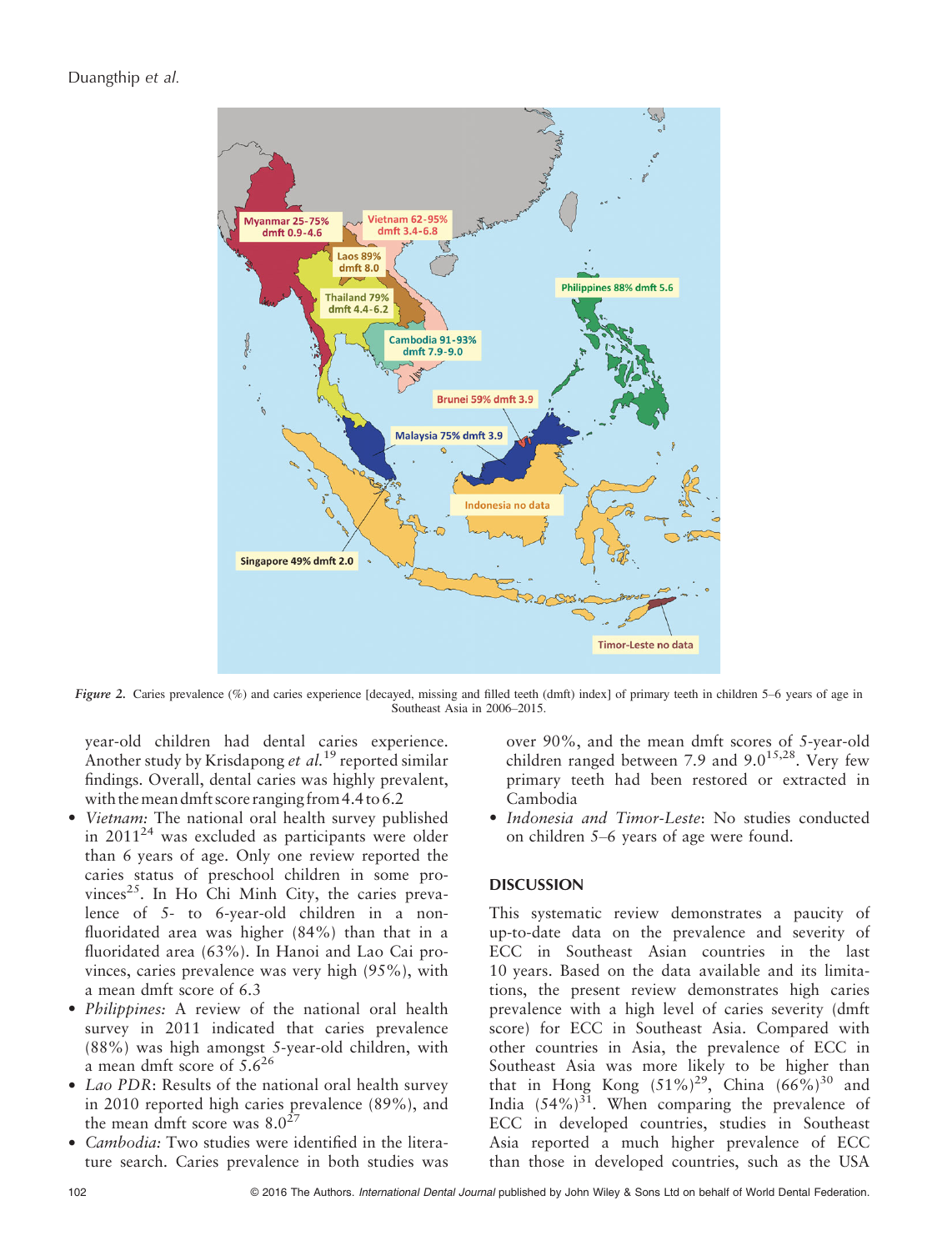$(23\%)^{32}$  or the UK  $(28\%)^{33}$ . Regarding the oral health status of children in other regions, a systematic review in Arab League countries reported a mean dmft score of 4.5 in 2- to 7- year-old children<sup>7</sup>. In South Africa and Swaziland, the prevalence of ECC among 5- to 6-year-old children was comparatively low (57%), and the mean dmft score was 3.1. Compared with these findings, the overall caries status of preschool children in Southeast Asian countries is worse than for those in diverse parts of the world. These high-caries-risk children, especially those from the less-developed countries in Southeast Asia, such as Cambodia and Lao PDR, should receive special attention. In addition, the high level of untreated caries in the primary dentition is of major concern. This phenomenon is almost universal in Southeast Asia. A recent systematic review indicated that untreated caries in primary teeth is prevalent, affecting over 600 million children worldwide<sup>34</sup>. Regrettably, studies on ECC and risk factors in Southeast Asia remain largely under-represented in the literature<sup>35</sup>, although this region shoulders a disproportionate caries burden<sup>36</sup>. Globally, oral disease is the fourth most expensive disease to treat; there is a challenge to develop effective oral health-care strategies in a way that respects cultural sensitivities and socio-economic constraints $^{37}$ .

Variations exist in the trends of ECC across countries. Within Southeast Asian countries, preschool children in countries with a low GNI (e.g. Cambodia and Lao  $PDR$ <sup>12</sup> are more likely to have higher caries prevalence than are those in countries with a high GNI (e.g. Singapore and Brunei). The results of the present review agree with  $Do<sup>38</sup>$  that caries experience is more widespread within populations of lower socio-economic status. This may be a result of the distinct risk profiles across countries, such as availability of oral health care $^{37}$ , socio-economic status and probably a lack of political attention, particularly in lowincome and middle-income countries $3<sup>39</sup>$ . The population-to-dentist ratio in Southeast Asia ranges widely, from 1,700 to  $50,000^{40}$ . Besides the shortage of dental health workers, problems of maldistribution of health professionals are present in all countries in Southeast Asia, and remote areas are often underserved and understaffed $41$ . This calls for action and strategy to address the inequalities in child oral health in the region. Questions remain about how to improve the oral health of disadvantaged children in vulnerable communities. The results of this study could provide the updated baseline information that is an important prerequisite for oral professionals and policy makers when developing effective approaches for the child populations across the nations in Southeast Asia.

Certain limitations in the present review should be borne in mind when interpreting the results. The first is the age of the child population. Ideally, oral health surveys on primary dentition should be performed on children 5 years of age, as recommended by the  $WHO^{42}$ , because at this age children have fully erupted primary teeth without natural tooth exfoliation. Studies on 6-year-old children were also considered in this review in order to include more data. For better comparison, a more specific age group may be needed because caries experience is more likely to increase with increasing age of children. In addition, data on younger children with incomplete primary dentition or on older children with mixed dentition may not be comparable with data on 5- to 6-year-old children. The second limitation is language bias, which might be present because we focussed on papers published in English. Although data of national oral health surveys might be accessible from the survey documentations in some countries, the language restriction of this review would preclude studies or national surveys that were not published in English. Only four studies that had collected primary data were found in the databases for the time period spanning 2006 to 2015. Surprisingly, no ECC study on children 5–6 years of age in Indonesia was found in this review, despite its relatively large population. Also, Timor-Leste, which is a new country, had no publications on ECC. Official statistics, such as national surveys published in English in peerreviewed by journals, were also rare.

Fortunately, a number of publications included from the conference 'Caries Control throughout Life in Asia', held in Southeast Asia, were found and included in the review. Compared with primary data, secondary data, including information from the national population, are more likely to be representative. However, details of survey methods, such as sample size calculation, caries diagnostic criteria and calibration of examiners, were absent from the included studies that used secondary data. Owing to the methodological diversity of the oral health surveys and incomplete analyses of secondary data, further analysis could not be performed. It was also impossible to assess the quality of the included studies that used secondary data. Regarding the definition of 'Southeast Asia', 11 sovereign states, which are commonly recognised as Southeast Asian nations, were all included in this review. However, some small dependent territories, such as Christmas Island and the Coco Islands, which are geographically considered as part of Southeast Asia, were not included in the present study<sup>10</sup>. In addition, the scope of this review was limited to papers published in the last 10 years (2006–2015) in order to summarise the up-to-date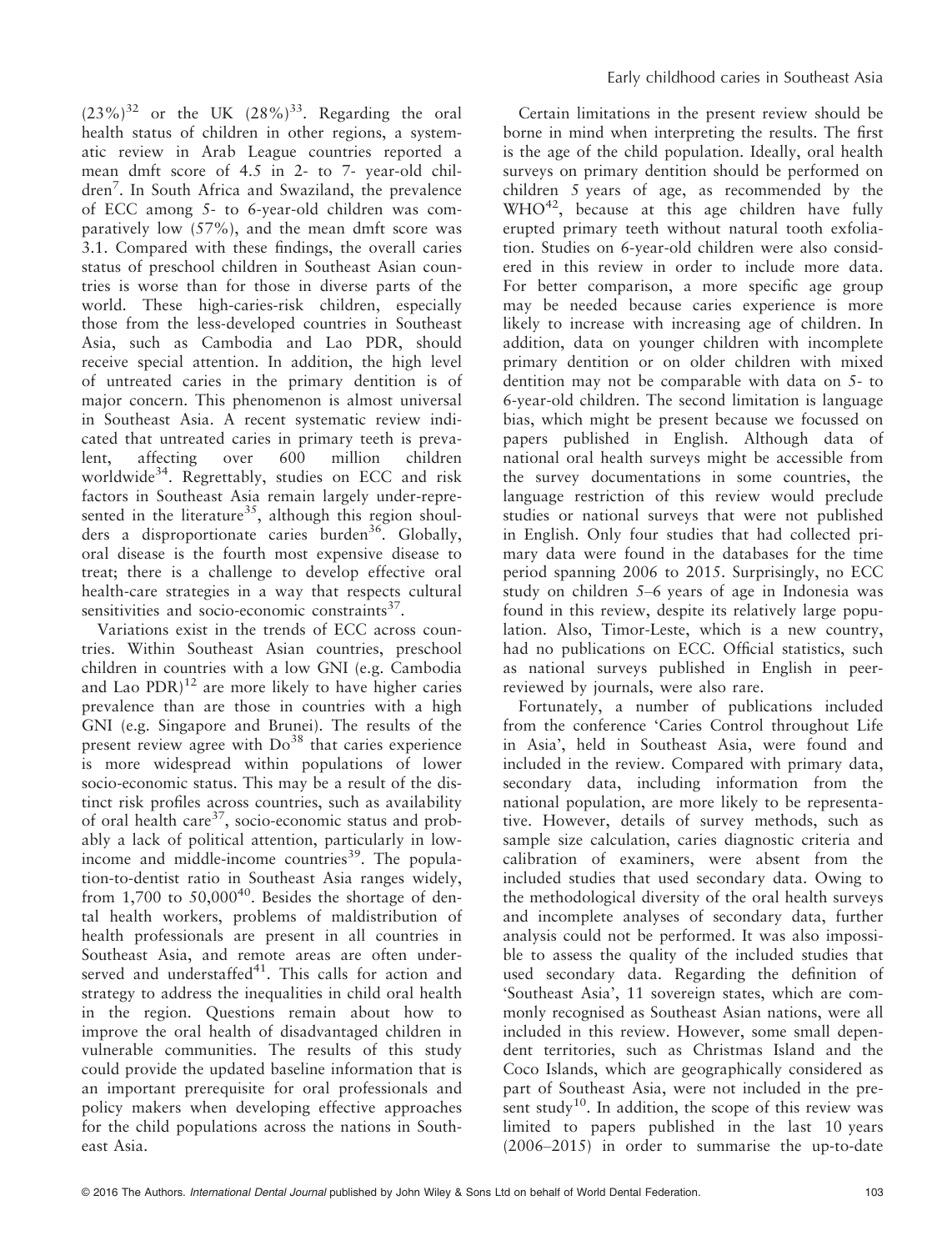information available on ECC. Any ECC trends in earlier years should not be extrapolated from the present findings.

Dental public health interventions need tailoring to achieve effective caries-prevention strategies and reduce any social gradient in oral health<sup>43</sup>. Despite the limitations discussed, this current systemic review thus fills an epidemiological information gap and can provide an updated overall picture of caries prevalence and level of caries severity in young children. Because of the lack of high quality studies and small numbers of oral health surveys in preschool children in Southeast Asia, methodologically rigorous surveys carried out at regular time intervals are needed to create a more accurate profile of ECC in the region. Common risk factors affecting ECC in Southeast Asia should be further investigated.

It is hoped that the results of the present study will help to raise awareness of the burden of ECC and inequalities in child oral health in Southeast Asia, as well as elicit interest and support of local government and other policy-making authorities in promoting oral health in this region. Population approaches to primary caries prevention are required. Because no cooperation of the population is needed, these measures have a significant impact, particularly in disadvantaged and deprived populations<sup>44</sup>. Water-fluoridation programmes have proven successful in dental caries reduction in many countries<sup>45</sup>. Similarly, the effect of water fluoridation on caries reduction was also reported in Southeast Asian countries, such as in Malaysia<sup>21</sup>, Brunei Darussalam<sup>20</sup>, Singapore<sup>17</sup> and Vietnam<sup>25</sup>. Besides this population-based preventive measure, oral selfcare by daily toothbrushing with a fluoridated toothpaste is important for preventing and arresting dental caries in preschool children<sup>46</sup>. Surprisingly, only 44% of 6-year-old children had brushed their teeth in Cambodia. Affordable fluoridated toothpaste should be promoted in less-developed nations. Wellorganised community-based programmes and dissemination of appropriate oral health messages through different means should be combined to improve oral health in young children.

For secondary-prevention measures, advances in oral health science, which are usually unaffordable or inaccessible, may not benefit poor and disadvantaged child populations. Discerning how to manage the heavy burden of untreated dental caries in the young child population is challenging<sup>47</sup>. Caries management with minimally invasive approaches and low cost is of utmost importance. Atraumatic restorative treatment with high-viscosity glass ionomer cements and the use of silver diamine fluoride have recently been considered as therapeutic options for caries control in young children. This is because of their efficacy and

feasibility of implementation in communities<sup>48–50</sup>. More studies are needed to confirm the effectiveness of these interventions in high-caries-risk preschool children in Southeast Asia.

The lack of fully effective mechanisms for regional health cooperation remains in Southeast Asia<sup>51</sup>. Eliminating oral health inequalities cannot be accomplished by isolating oral health from overall health<sup>52</sup>. Framing oral health as an essential part of general health is required to integrate oral health into a broader global health that facilitates interactions with other health professions and with other public sectors. In addition, partnerships must be strengthened amongst oral health professionals, both regionally and internationally.

#### **CONCLUSION**

Based on the evidence stemming from the included studies that are of limited quantity and quality, there is a wide variation in caries status of preschool children across countries. The prevalence and severity of ECC remains substantial in most countries in Southeast Asia. More attention should be drawn to reducing the burden of ECC, especially in less developed countries.

# Acknowledgements

This research is funded by the General Research Fund (number: 17107315) of the University Grant Council, Hong Kong.

# Conflict of interest

The authors declare that they have no conflict of interest.

#### REFERENCES

- 1. Tinanoff N, Reisine S. Update on early childhood caries since the Surgeon General's Report. Acad Pediatr 2009 9: 396–403.
- 2. Schwendicke F, Dorfer CE, Schlattmann P et al. Socioeconomic inequality and caries: a systematic review and meta-analysis. J Dent Res 2015 94: 10–18.
- 3. Edelstein BL. Solving the problem of early childhood caries: a challenge for us all. Arch Pediatr Adolesc Med 2009 163: 667– 668.
- 4. Wong HM, McGrath CP, King NM et al. Oral health-related quality of life in Hong Kong preschool children. Caries Res 2011 45: 370–376.
- 5. Chu CH. Treatment of early childhood caries: a review and case report. Gen Dent 2000 48: 142–148.
- 6. Country Area Project Profile, Malmo University. Oral Health Database. Available from: [https://www.mah.se/CAPP/Country-](https://www.mah.se/CAPP/Country-Oral-Health-Profiles/According-to-Alphabetical/Global-DMFT-for-12-year-olds-2011/)[Oral-Health-Profiles/According-to-Alphabetical/Global-DMFT](https://www.mah.se/CAPP/Country-Oral-Health-Profiles/According-to-Alphabetical/Global-DMFT-for-12-year-olds-2011/)[for-12-year-olds-2011/](https://www.mah.se/CAPP/Country-Oral-Health-Profiles/According-to-Alphabetical/Global-DMFT-for-12-year-olds-2011/). Accessed 08 Oct 2015.
- 7. Khan SQ. Dental caries in Arab League countries: a systematic review and meta-analysis. Int Dent J 2014 64: 173–180.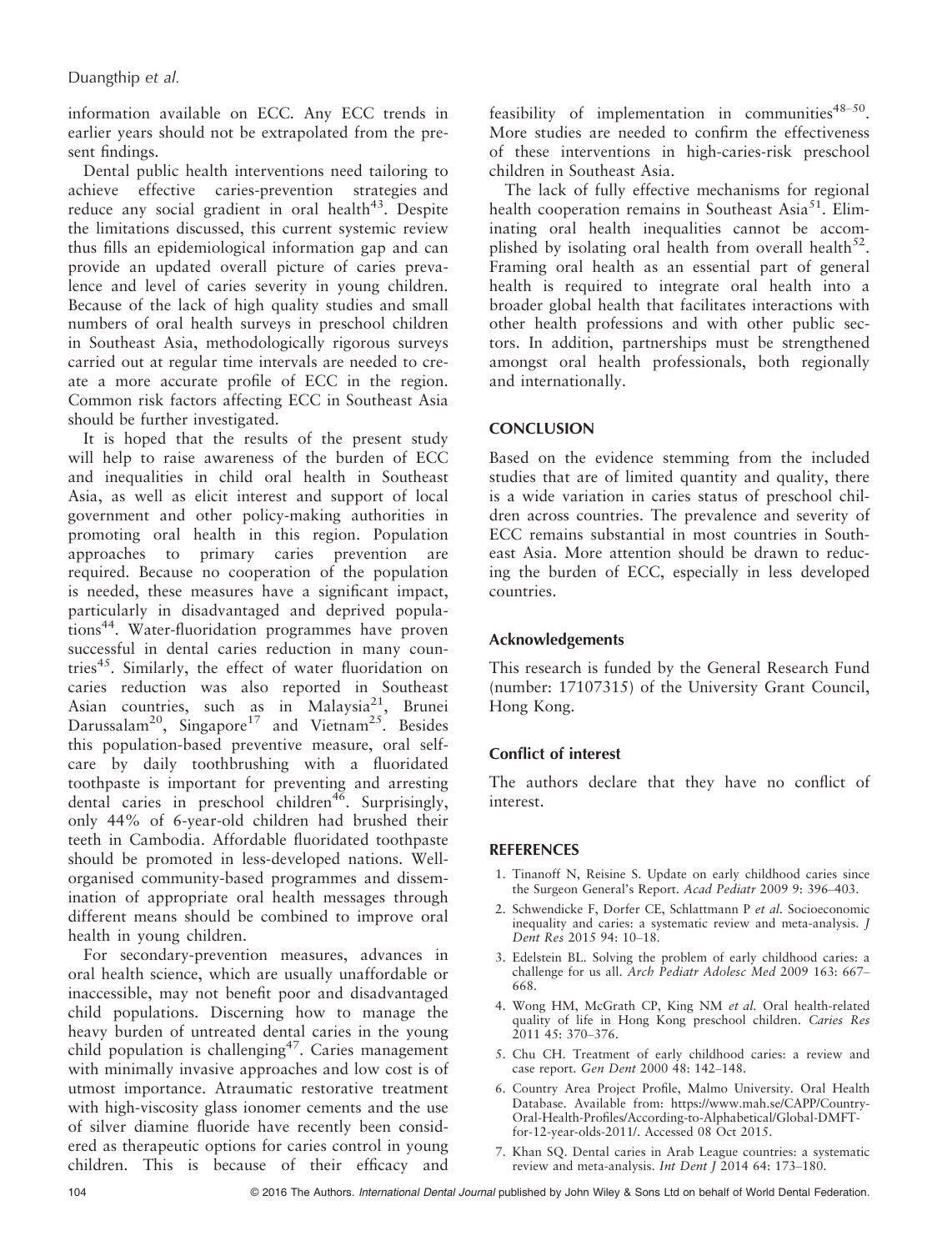- 8. Cleaton-Jones P, Fatti P, Bonecker M. Dental caries trends in 5 to 6-year-old and 11- to 13-year-old children in three UNICEF designated regions–Sub Saharan Africa, Middle East and North Africa, Latin America and Caribbean: 1970–2004. Int Dent J 2006 56: 294–300.
- 9. Chongsuvivatwong V, Phua KH, Yap MT et al. Health and health-care systems in southeast Asia: diversity and transitions. Lancet 2011 377: 429–437.
- 10. Wikipedia. Southeast Asia. Available from: [https://en.wikipe](https://en.wikipedia.org/wiki/Southeast_Asia)[dia.org/wiki/Southeast\\_Asia.](https://en.wikipedia.org/wiki/Southeast_Asia) Accessed 18 Nov 2015.
- 11. Association of Southeast ASEAN Nations. ASEAN Member States 2015. Available from: [http://www.asean.org/asean/asean](http://www.asean.org/asean/asean-member-states)[member-states.](http://www.asean.org/asean/asean-member-states) Accessed 08 Oct 2015.
- 12. The International statistical institute. Developing countries 2015. Available from: [http://www.isi-web.org/component/con](http://www.isi-web.org/component/content/article/5-root/root/81-developing)[tent/article/5-root/root/81-developing](http://www.isi-web.org/component/content/article/5-root/root/81-developing). Accessed 08 Oct 2015.
- 13. Global Child Dental Fund. Global child dental fund-The story so far: 2006–2010. Available from: [http://www.gcdfund.org/](http://www.gcdfund.org/sites/default/files/images/The%20story%20so%20far.pdf) [sites/default/files/images/The%20story%20so%20far.pdf](http://www.gcdfund.org/sites/default/files/images/The%20story%20so%20far.pdf). Accessed 11 Nov 2015.
- 14. Hobdell M, Petersen PE, Clarkson J et al. Global goals for oral health 2020. Int Dent J 2003 53: 285–288.
- 15. Chu CH, Wong AWY, Lo ECM et al. Oral health status and behaviours of children in rural districts of Cambodia. Int Dent J 2008 58: 15–22.
- 16. Besseling S, Ngonephady S, van Wijk AJ. Pilot survey on dental health in 5- to 12-year-old school children in Laos. *J Investig* Clin Dent 2013 4: 44–48.
- 17. Gao XL, Hsu CY, Loh T et al. Dental caries prevalence and distribution among preschoolers in Singapore. Community Dent Health 2009 26: 12–17.
- 18. Chu CH, Chau AM, Wong ZS et al. Oral health status and behaviours of children in Myanmar - a pilot study in four villages in rural areas. Oral Health Prev Dent 2012 10: 365–371.
- 19. Krisdapong S, Somkotra T, Kueakulpipat W. Disparities in early childhood caries and its impact on oral health-related quality of life of preschool children. Asia Pac J Public Health 2014 26: 285–294.
- 20. Hua M. Brunei Darussalum. Conference proceedings of International Dental Conference on "Caries Control throughout Life in Asia". Krabi, Thailand; 2013. p. 117–120.
- 21. Khairiyah A, Wan Mohd Nasir B, Yaw S et al. Malaysia. Conference proceedings of International Dental Conference on "Caries Control throughout Life in Asia". Krabi, Thailand; 2013. p. 190–206.
- 22. San M. Myanmar. Conference proceedings of International Dental Conference on "Caries Control throughout Life in Asia". Krabi, Thailand; 2013. p. 210–223.
- 23. Jienmaneechotechai S, Ungchusak C, Dalodom S et al. Thailand. Conference proceedings of International Dental Conference on "Caries Control throughout Life in Asia". Krabi, Thailand; 2013. p. 268–286.
- 24. Do L, Spencer A, Roberts-Thomson K et al. Oral health status of Vietnamese children: findings from the National Oral Health Survey of Vietnam 1999. Asia Pac J Public Health 2011 23: 217–227.
- 25. Hai T, Khanh N. Vietnam. Conference proceedings of International Dental Conference on "Caries Control throughout Life in Asia". Krabi, Thailand; 2013. p. 288–311.
- 26. Centeno M. Philippines. Conference proceedings of International Dental Conference on "Caries Control throughout Life in Asia". Krabi, Thailand; 2013. p. 236–254.
- 27. Phommavongsa K, Senesombath S. Lao PDR. Conference proceedings of International Dental Conference on "Caries Control throughout Life in Asia". Krabi, Thailand; 2013. p. 186– 188.
- 28. Soeun S, Durward C, Hak S et al. Cambodia. Conference proceedings of International Dental Conference on "Caries Control throughout Life in Asia". Krabi, Thailand; 2013. p. 122–136.
- 29. Department of Health, Government of the Hong Kong Special Administrative Region. Oral Health Survey 2011, 1st ed. Hong Kong: Department of Health; 2013. p. 28–29.
- 30. Hu DY, Hong X, Li X. Oral health in China–trends and challenges. Int J Oral Sci 2011 3: 7-12.
- 31. Mahejabeen R, Sudha P, Kulkarni SS et al. Dental caries prevalence among preschool children of Hubli: Dharwad city. J Indian Soc Pedod Prev Dent 2006 24: 19–22.
- 32. Dye B, Thornton-Evans G, Li X et al. Dental caries and sealant prevalence in children and adolescents in the United States, 2011–2012. NCHS Data Brief 2015 191: 1–8.
- 33. Health and Social Care Informatic Center, National Statistics. Children's oral health report 2015. Available from: [http://www.](http://www.hscic.gov.uk/catalogue/PUB17137/CDHS2013-England-Report.pdf) [hscic.gov.uk/catalogue/PUB17137/CDHS2013-England-Report.](http://www.hscic.gov.uk/catalogue/PUB17137/CDHS2013-England-Report.pdf) [pdf](http://www.hscic.gov.uk/catalogue/PUB17137/CDHS2013-England-Report.pdf). Accessed 08 Oct 2015.
- 34. Kassebaum NJ, Bernabe E, Dahiya M et al. Global burden of untreated caries: a systematic review and metaregression. J Dent Res 2015 94: 650–658.
- 35. Chaffee BW, Cheng A. Global research trends on early-life feeding practices and early childhood caries: a systematic review. J Oral Dis 2014 2014: 675658.
- 36. Petersen PE. The burden of oral disease: challenges to improving oral health in the 21st century. Bull World Health Organ 2005 83: 3.
- 37. Glick M, Monteiro da Silva O, Seeberger GK et al. FDI Vision 2020: shaping the future of oral health. Int Dent J 2012 62: 278–291.
- 38. Do LG. Distribution of caries in children: variations between and within populations. J Dent Res 2012 91: 536–543.
- 39. Benzian H, Hobdell M, Holmgren C et al. Political priority of global oral health: an analysis of reasons for international neglect. Int Dent J 2011 61: 124–130.
- 40. WHO. World Health Statistics 2011. Available from: [http://](http://www.who.int/whosis/whostat/EN_WHS2011_Full.pdf) [www.who.int/whosis/whostat/EN\\_WHS2011\\_Full.pdf.](http://www.who.int/whosis/whostat/EN_WHS2011_Full.pdf) Accessed 16 Nov 2015.
- 41. Kanchanachitra C, Lindelow M, Johnston T et al. Human resources for health in southeast Asia: shortages, distributional challenges, and international trade in health services. Lancet 2011 377: 769–781.
- 42. World Health Organization (WHO). Oral Health Surveys: Basic Methods, 4th ed. Geneva: WHO; 1997.
- 43. Pitts N, Amaechi B, Niederman R et al. Global oral health inequalities: dental caries task group–research agenda. Adv Dent Res 2011 23: 211–220.
- 44. Petersen PE, Phantumvanit P. Perspectives in the effective use of fluoride in Asia. J Dent Res 2012 91: 119–121.
- 45. Petersen PE, Baez RJ, Lennon MA. Community-oriented administration of fluoride for the prevention of dental caries: a summary of the current situation in Asia. Adv Dent Res 2012 24: 5–10.
- 46. Lo EC, Schwarz E, Wong MC. Arresting dentine caries in Chinese preschool children. Int J Paediatr Dent 1998 8: 253– 260.
- 47. Frencken JE, Peters MC, Manton DJ et al. Minimal intervention dentistry for managing dental caries - a review: report of a FDI task group. Int Dent J 2012 62: 223–243.
- 48. Holmgren CJ, Roux D, Domejean S. Minimal intervention dentistry: part 5. Atraumatic restorative treatment (ART)–a minimum intervention and minimally invasive approach for the management of dental caries. Br Dent J 2013 214: 11-18.